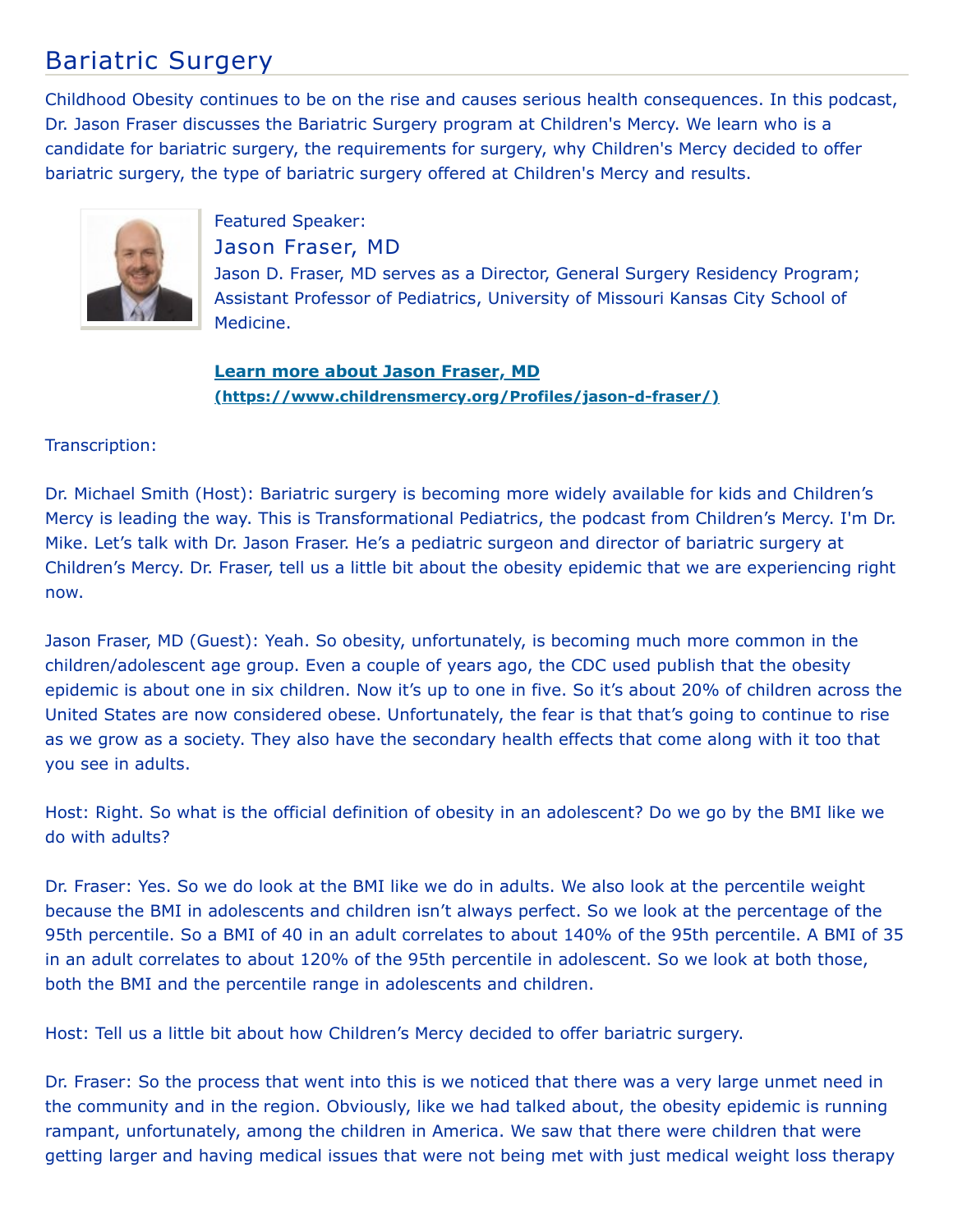alone. We saw that a good percent of our patients at our hospital had obesity and obesity related complications. Therefore we started to look for different treatments that could help them. At that point, we started to explore bariatric surgery as one of those treatments.

Host: So what is the goal then of the program?

Dr. Fraser: The goal of the program is to treat patients and parents in a holistic way to help them live their healthiest life possible. That includes diet and exercise, but also includes medical weight loss therapy, social work, nutrition, exercise physiology, and then ultimately surgery. The goal of surgery is to equip them with an opportunity to transform their life and to develop eating healthy, exercise, but also to develop a healthier life overall spearheaded by weight loss surgery.

Host: What types of bariatric surgery are you performing at Children's Mercy?

Dr. Fraser: So we do exclusively the laparoscopic sleeve gastrectomy. It's an operation that's done through five small incisions. About two-thirds to three-quarters of the stomach is removed laparoscopically. There are other options out there, but the most common operation that's done across the nation for adults and for adolescents at this point is the laparoscopic sleeve gastrectomy and that's the one we do here.

Host: Now I know a lot goes into the workup for the surgery itself. There are things that the patient and their family have to accomplish before actually moving on to the surgery. So tell us a little bit about the requirements for surgery and what it is like for the patient leading up to surgery.

Dr. Fraser: Yeah. That's a very good question and a very good because the operation itself is one that we have to do a lot of front work to to be able to get the patients ready for an operation. Usually they'll come see me or come see our medical weight loss doctors as an initial entrance into the program. But like every other center out there, we need them to go to a significant period of testing, but also through at least six months of medical weight loss therapy in order to figure out if they're ready for an operation but also to make sure that they are emotionally and physically ready for the operation.

So we use the same criteria that pretty much every other program uses across the country, which includes at least six months of medical weight loss therapy. Like I said, that gives us time to figure out if there are other medical comorbidities that we need to address first, but it also allows the patients and the parents time to figure out what their relationship is with each other, their relationship with food. To make sure that they are socially ready, financially ready for an operation. Then we also have patients and parents here, exercise physiologist, our social workers, as well as our psychologists. We want to determine first of all are there any underlying psychological issues that may be there like anxiety or depression because we don't want those to come to a head after an operation. We want to make sure that patients are well treated before an operation for those kinds of things.

We also want to help people realize their relationship to food because we want to realize what they're taking before an operation so we can help guide that in the right direction and prepare them for an operation, but also help optimize what they're going to be eating after an operation. All those kinds of things take a lot of time because they're big changes that need to happen before an operation so that the even bigger changes and even bigger successes can happen after an operation.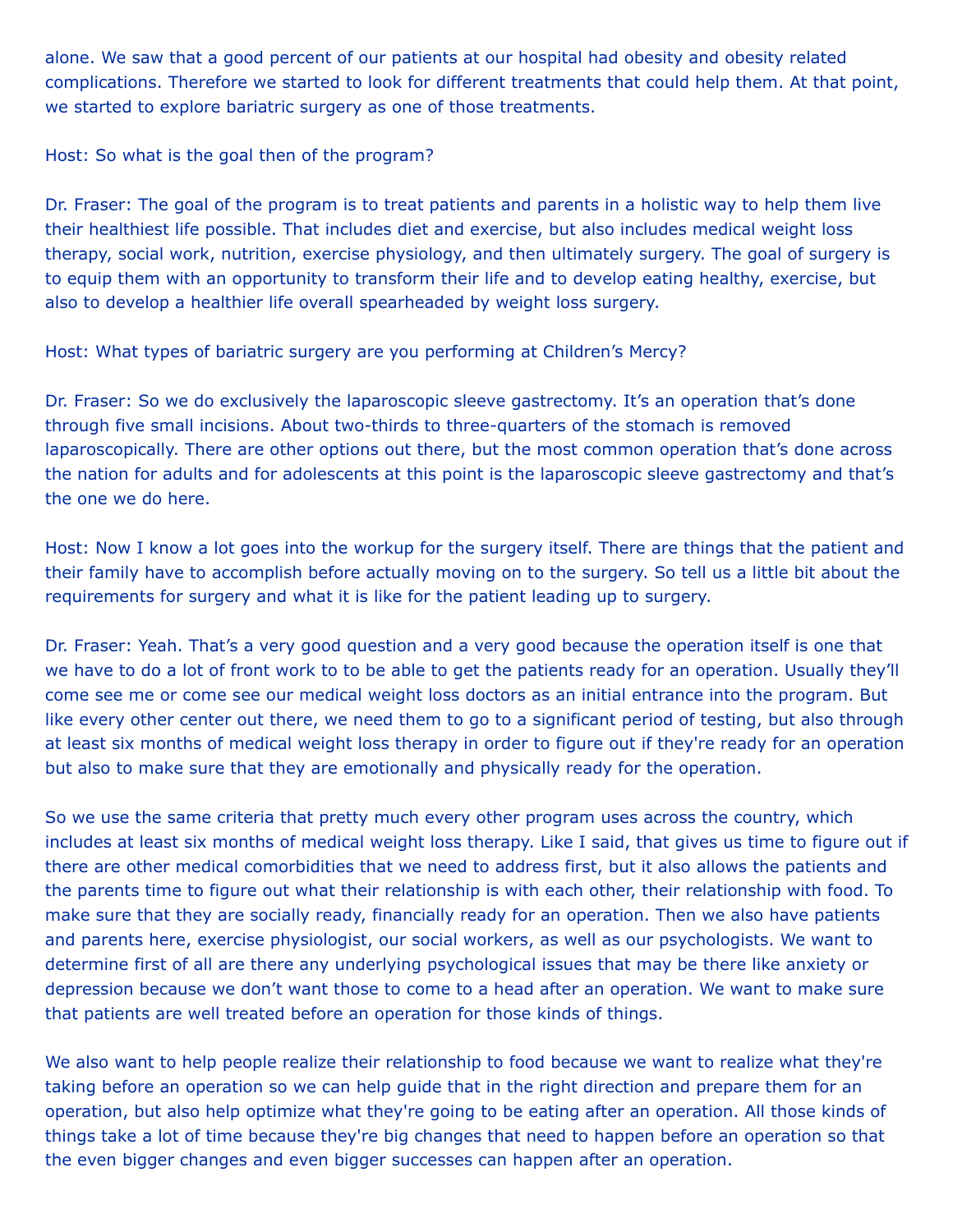Host: Yeah. In adults, I'm pretty sure leading up maybe a month into the surgery they put the patient on a very low carbohydrate diet. Do you do the same thing with the adolescent patients?

Dr. Fraser: We try to make some similar diet changes as soon as we can with their program. We examine what they're eating right away, and we try to get them to eat a more healthy, almost a bariatric diet before the operation if we can. That's not always possible or successful. Immediately before an operation, five days before an operation our patients go on a purely liquid diet with the caveat of one, that's going to be the diet they're going to be on post-operatively for about two weeks. Number two, it also helps make sure that the stomach is empty and makes sure that the stomach is a little bit thinner and more pliable for an operation. It also helps make sure the liver, which sits on top of the stomach during the operation, is a little bit smaller, little bit more tolerable, and better able to tolerate an operation.

Host: In the adolescent population, what's the recovery like?

Dr. Fraser: So the recovery is usually fairly quick, which is nice because the operation is done through, like I said, the five small laparoscopic incisions. Most people are in the hospital about one to three days. The thing that guides their hospital stay post-operatively is pain and nausea, which is usually fairly minimal on both ends. Then they need to be able to take a certain amount liquid in post-operatively so that they are safe and able to stay hydrated post-op going home. So once they are able to meet those criteria, then they are able to go home.

Activity wise in the hospital, they are up and moving right away because we want to make sure that they are ambulatory and mobile to try to decrease the risk of any blood clots in their lungs or in their legs or pneumonias or any other issues. Ambulating early also helps with nausea a lot. We try to do an enhanced recovery protocols with minimizing narcotics and things like that that really help speed their post-operative recovery. Pain wise is usually fairly minimal. Usually they need very minimal postoperative narcotics and that helps actually with them a lot. They're back to normal activity in one to two weeks barring patient condition and patient tolerance. Most people feel that have had similar operations that have similar recovery to getting their gallbladder out done laparoscopically.

Host: Looking at it from the long term perspective, what kind of results have you experienced with bariatric surgery in specifically the adolescent population?

Dr. Fraser: Sure. So we have seen various results. Most of our results are showing patients lose a significant amount of weight. Globally in the 10/15 year studies, most of those studies are showing, in adolescents, that patients lose about a third of their overall weight or about 60 to 65% of their excess body weight. We are seeing similar results with our patients as well. Some patients lose more, some patients lose less. That's developed based on patient personality, adherence to the diet, also body type and social issues as well. We see varied outcomes, but most of our outcomes have been very good and most of our patients and parents have been very satisfied with the operation.

Host: So a lot of our listeners, Dr. Fraser, are general pediatricians, general practitioners, nurse practitioners. They are seeing more and more obese patients on a daily basis. Do you have any advice for how they can best manage those patients? And if they are a candidate for bariatric surgery, what's